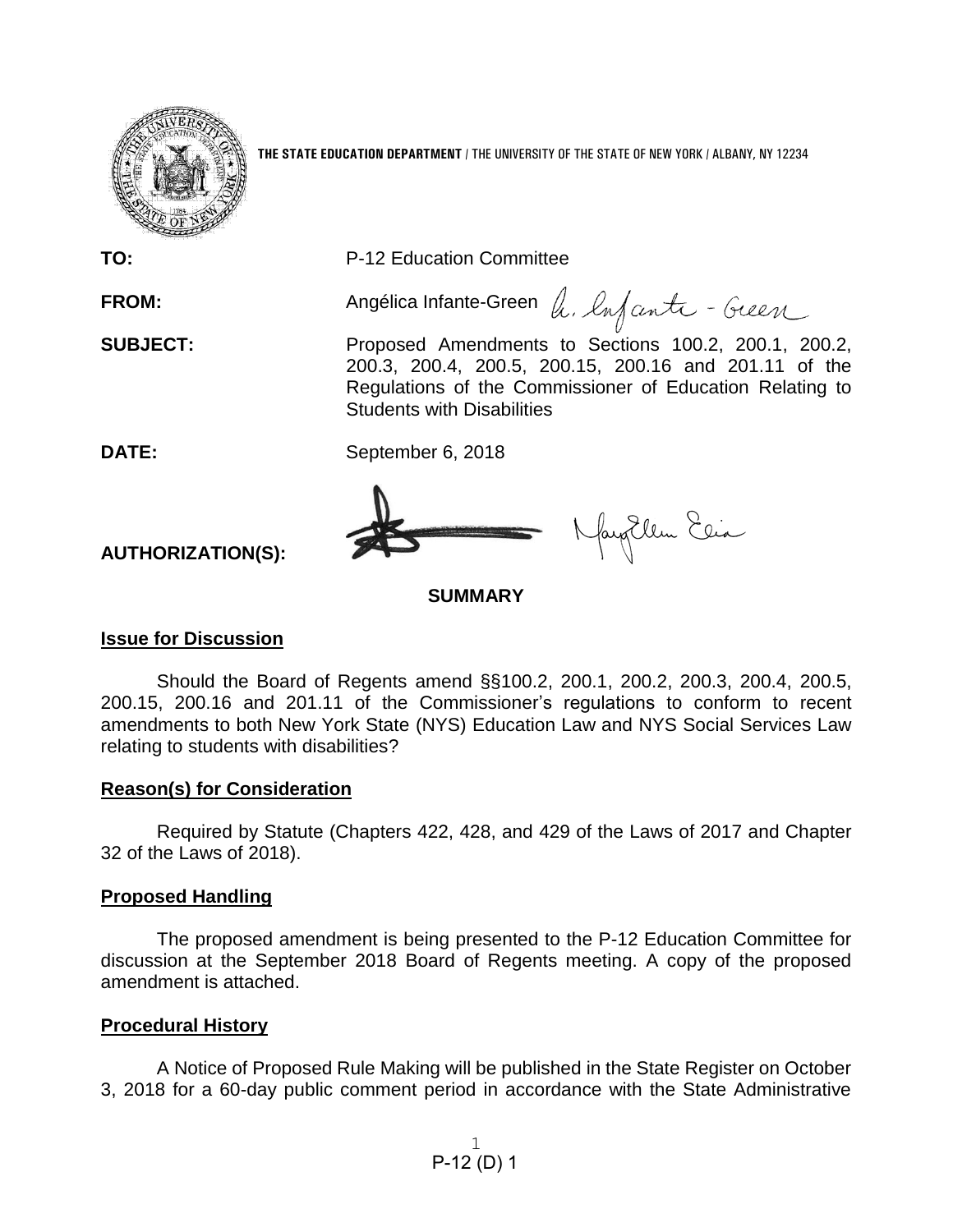Procedure Act. Supporting materials are available upon request from the Secretary to the Board of Regents.

### **Background Information**

There have been several recent statutory changes that relate to students with disabilities, which require conforming changes to the Commissioner's regulations. The proposed amendments are necessary to conform the Commissioner's regulations to the amendments made by Chapters 422, 428 and 429 of the Laws of 2017 and Chapter 32 of the Laws of 2018 as more specifically set forth below.

On November 29, 2017, the Governor signed Chapters 422, 428 and 429 of the Laws of 2017 relating to, respectively, State oversight agencies ensuring that facilities under the jurisdiction of the NYS Justice Center have policies and procedures for reporting possible crimes against service recipients; referrals to State adult service agencies for certain students with disabilities who have reached the age of 18 and board of education written policies for the appropriate declassification of students with disabilities; establishing that all school districts are approved evaluators of preschool students suspected of having a disability. On April 18, 2018, the Governor signed Chapter 32 of the Laws of 2018 relating to policies allowing students to participate in a high school graduation ceremony. The provisions of Chapters 428 and 429 have been part of the mandate relief and flexibility legislative proposals relating to special education advanced by the Department each year. The proposals include only those areas that, given other safeguards in place, are not expected to significantly impact the quality of special education supports and services available to students with disabilities.

Chapter 422 amends Social Services Law §491 to require State oversight agencies (i.e., Office of Mental Health, Department of Health, Office for People with Developmental Disabilities, Office of Children and Family Services, Office of Alcoholism and Substance Abuse Services, and the State Education Department [SED]) to ensure that all facilities or provider agencies operated, licensed, or certified by such State oversight agency have policies and procedures in place to identify and report possible crimes against a service recipient by a custodian. Custodian is defined in Social Services Law to mean a director, operator, employee or volunteer of a facility or provider agency; or a consultant, an employee or volunteer of a corporation, partnership, organization or governmental entity which provides goods or services to a facility or provider agency pursuant to contract or other arrangement that permits such person to have regular and substantial contact with individuals who are cared for by the facility or provider agency. The law also requires State oversight agencies to provide guidance to facilities or provider agencies operated, licensed, or certified by such State oversight agency that do not already have policies and procedures for the identification and reporting of possible crimes. To comply with the law, SED must ensure that in-State residential schools have policies and procedures consistent with the requirements of Chapter 422.

Chapter 428 amends Education Law §4402 to eliminate the requirement for committees on special education (CSE) to provide notification about adult services to the parents of students with disabilities who receive residential special education services or students who receive nonresidential special education services 100 percent of the school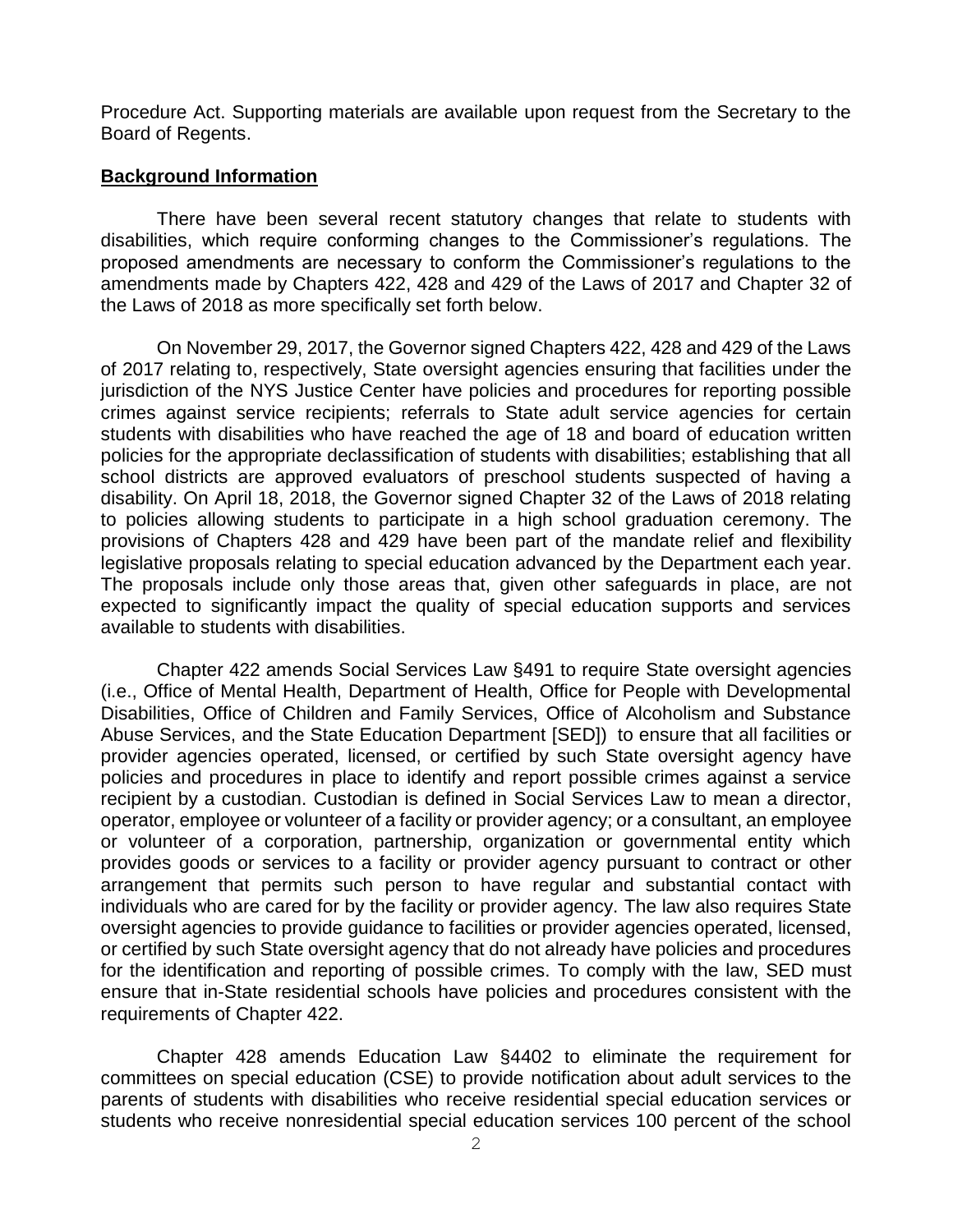day, have intensive management needs or a severe disability, and may need adult services. This statutory requirement was enacted prior to the federal law requirement for transition planning, including the requirement to invite potential transition providers, which could include adult service agencies, to CSE meetings to prepare a student for transition to adult life. To streamline the process, Chapter 428 instead replaces this with the requirement that the CSE, with parental consent (or student consent, if over the age of 18), notify and invite a representative from the Office of Mental Health, Office for People with Developmental Disabilities, or SED, as appropriate, to participate in the development of adult service recommendations not later than the first annual review prior to the eighteenth birthday of a student with a disability who is placed by the CSE in a residential program or day program if the CSE has determined that the student is likely to require adult residential services. With parental consent (or student consent, if over the age of 18), the CSE must release the student's name and other relevant student information in a report to the appropriate public agency(ies), upon the request of such agency(ies), for purposes of determining appropriateness of an adult program for the student. In addition, Chapter 428 repealed the requirement in Education Law §4402 that required boards of education to develop plans and policies for appropriate declassification of students with disabilities. Consistent with federal and State requirements, committees on preschool special education (CPSEs)/CSEs must still meet at least annually (i.e., annual review) to determine a student's continuing eligibility for special education services. In addition, all students with disabilities must continue to receive a reevaluation prior to a recommendation for declassification.

Chapter 429 amends Education Law §4410 to establish that all school districts are deemed approved evaluators of preschool students suspected of having a disability without the need to submit an application to SED. School districts regularly conduct evaluations of school-age students with disabilities. Prior to Chapter 429, similar to any other public or private agencies with appropriately licensed or certified professionals, school districts needed to apply to the Commissioner of Education to be an approved evaluator of preschool students suspected of having a disability. Chapter 429 eliminated the additional paperwork for school districts to provide evaluation services to preschool students with disabilities. Staff who provide such evaluation services must have appropriate licensure or certification.

Chapter 32 of the Laws of 2018 amends Education Law §4402 to require the board of education or the board of trustees of each school district to establish a policy and adopt procedures to allow any student to participate in the graduation ceremony of the student's high school graduating class (i.e., the twelfth-grade class with which such student entered into ninth grade) and all related activities if such student has been awarded a Skills and Achievement Commencement Credential or Career Development and Occupational Studies Commencement Credential but has not otherwise qualified for a Regents or local high school diploma. School districts must provide annual written notice to all students and their parents or guardians about the policy and procedures adopted by the school district.

#### **Related Regents Items**

Not Applicable.

### **Timetable for Implementation**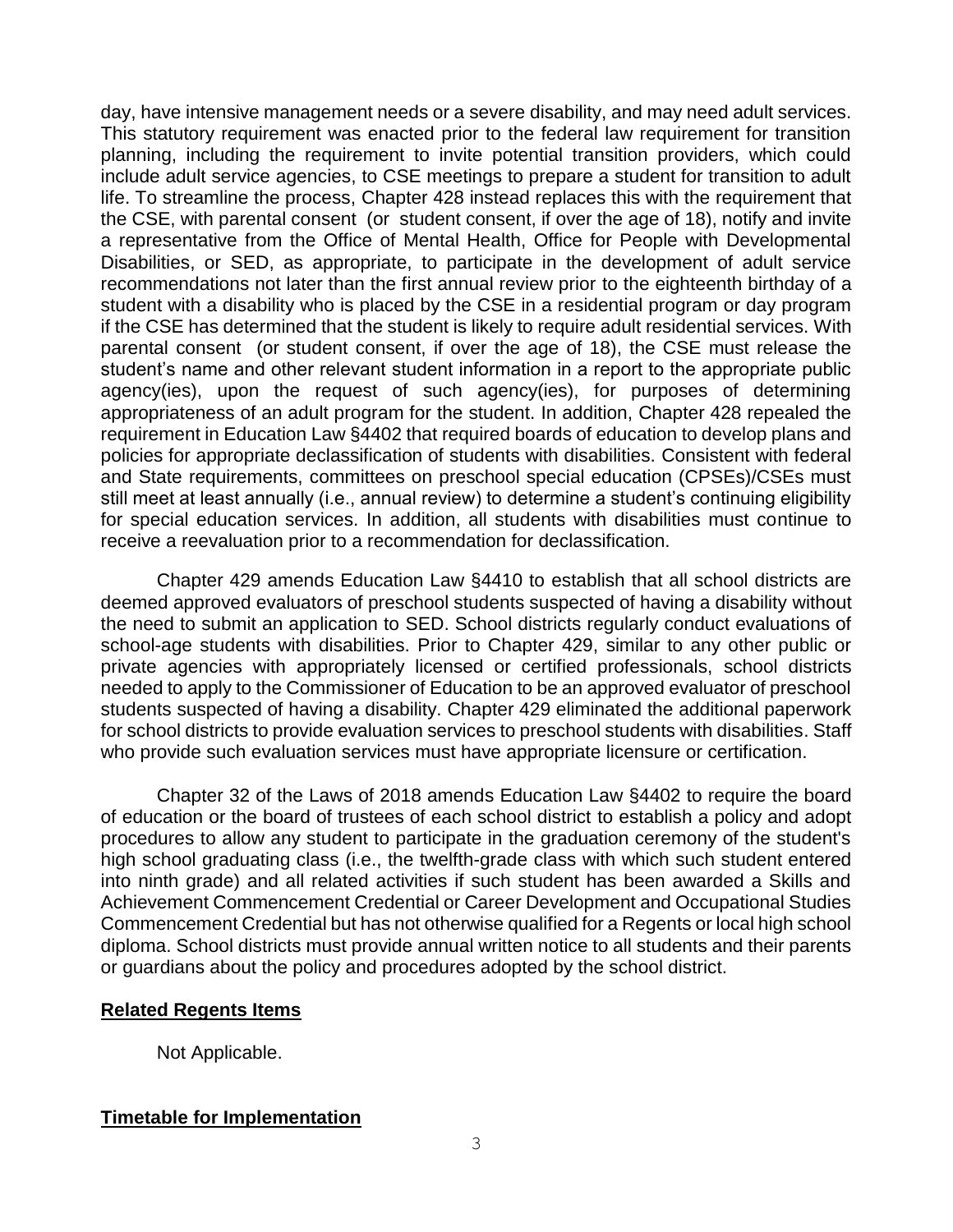Following the 60-day public comment period required under the State Administrative Procedure Act, it is anticipated that the proposed rule will be presented to the Board of Regents for permanent adoption at the January 2019 Regents meeting. If adopted at the January 14-15, 2019 meeting, the proposed amendment will become effective on January 30, 2019.

Attachment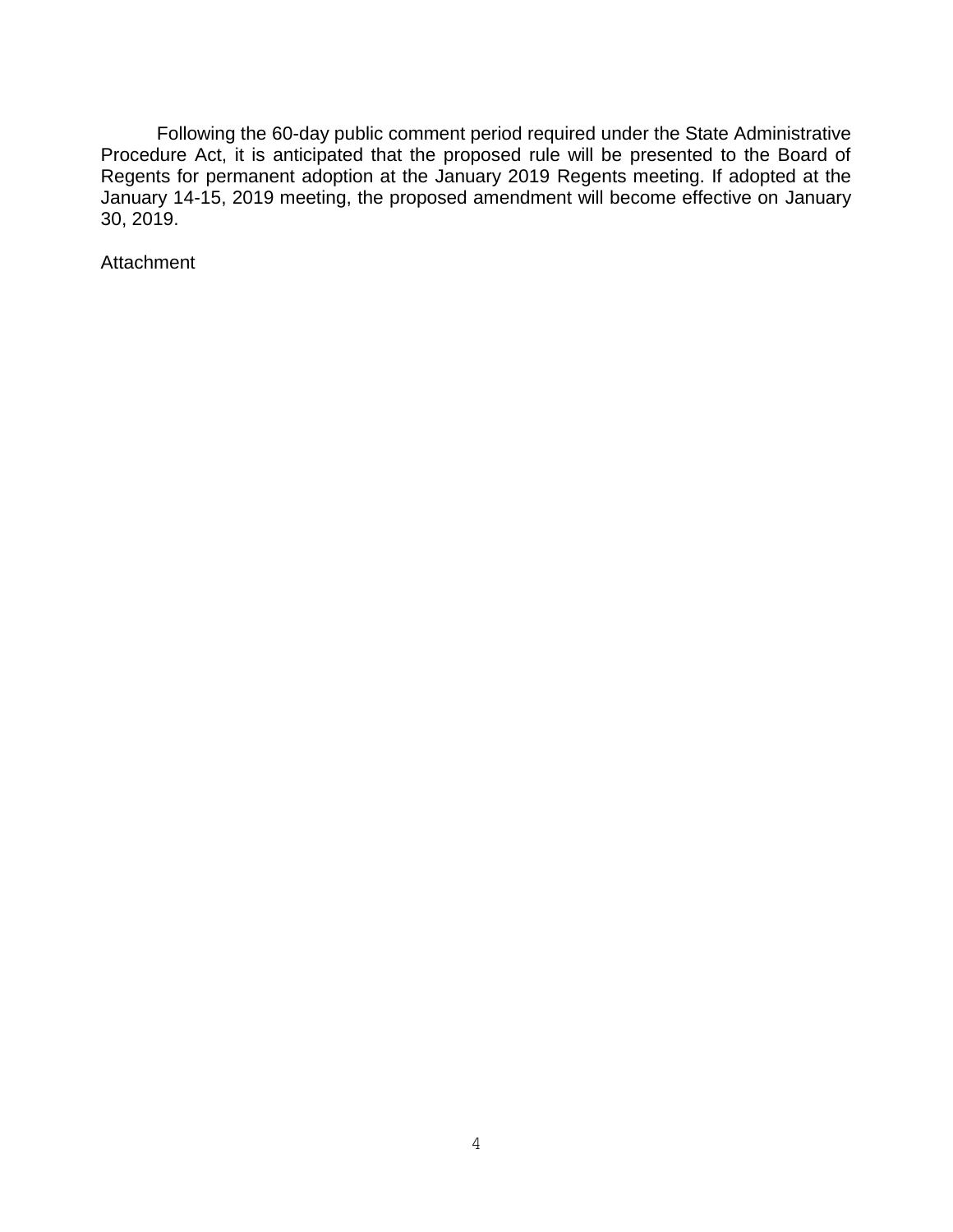#### AMENDMENT OF THE REGULATIONS OF THE COMMISSIONER OF EDUCATION

Pursuant to Education Law sections 101, 207, 305, 3204, 4402, 4403 and 4410, Chapters 422, 428 and 429 of the Laws of 2017 and Chapter 32 of the Laws of 2018.

1. A new subdivision (oo) of section 100.2 of the Regulations of the Commissioner of Education is added as follows:

(oo) *Graduation ceremony participation policy*. The board of education or the board of trustees of each school district shall establish a policy and adopt procedures to allow any student who has been awarded a Skills and Achievement Commencement Credential, or a Career Development and Occupational Studies Commencement Credential, as defined in section 100.6 of this Part, but has not otherwise qualified for a Regents or local high school diploma, to participate in the graduation ceremony of the student's high school graduating class and all related activities. For purposes of this subdivision, a student's high school graduating class shall be the twelfth-grade class with which such student entered into ninth grade.

(1) Such policy and procedures shall provide for annual written notice to be provided to all students and their parents or guardians about the policy and procedures adopted by the school district in accordance with this subdivision.

(2) Nothing in this subdivision shall compel a student to participate in the high school graduation ceremony and activities.

(3) Such policy and procedures shall be consistent with other school district policies and procedures relating to participation in graduation applicable to all students, including policies and procedures which prohibit participation in the graduation ceremony and related activities as a consequence of violating the school district's code of conduct.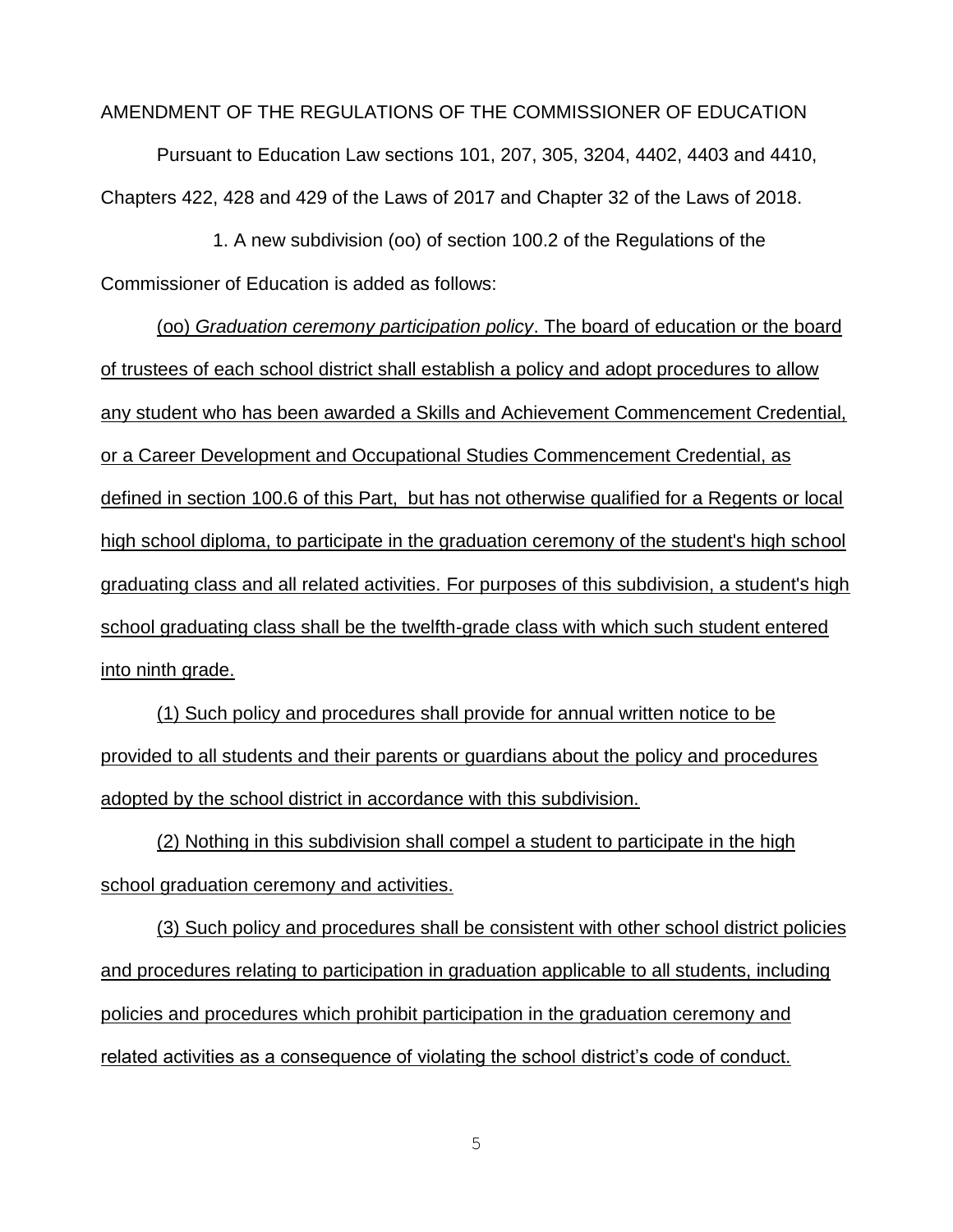2. A new subdivision (ppp) of section 200.1 of the Regulations of the Commissioner of Education is added as follows:

(ppp) *Approved evaluator* means either:

(1) a group of professionals associated with a public or private agency approved by the commissioner pursuant to section 200.7(a) of this Part that are appropriately licensed and/or certified to conduct evaluations of preschool students with disabilities; or

(2) a school district that has staff with appropriate New York State licensure and/or certification to conduct evaluations of preschool students with disabilities.

3. Subdivision (b) of section 200.2 of the Regulations of the Commissioner of Education is amended as follows:

(b) *Written Policy*. Each board of education or board of trustees shall adopt written policy that establishes administrative practices and procedures:

- $(1)$  . . .
- $(2)$  . . .
- $(3)$  . . .
- $(4)$  . . .
- $(5)$  . . .
- $(6)$  . . .
- $(7)$  . . .

[(8) for the appropriate declassification of students with disabilities which must include:

(i) the regular consideration for declassifying students when appropriate

(ii) a reevaluation of the student prior to declassification; and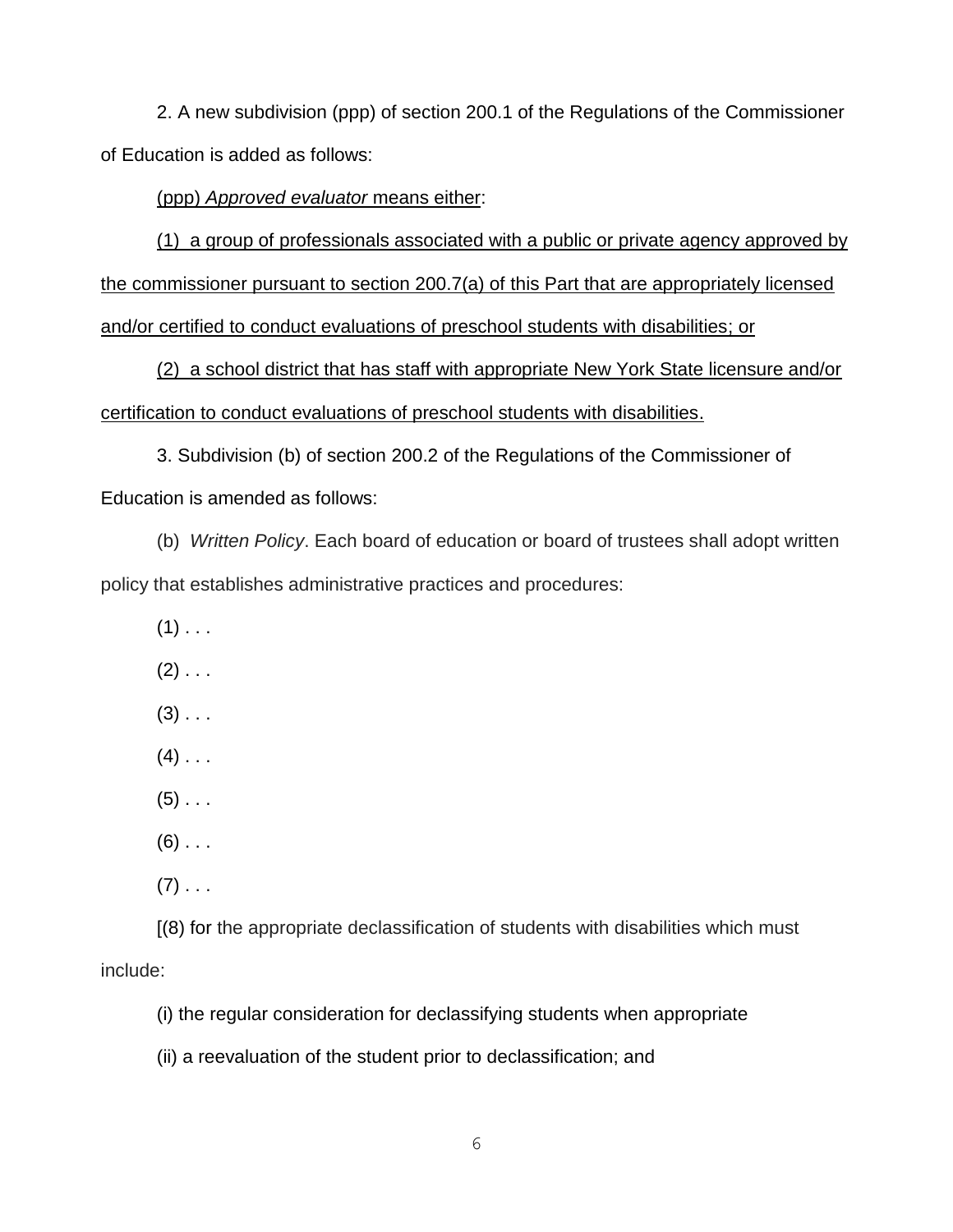(iii) the provision of educational and support services to the student upon declassification;]

 $[(9)] (8) \ldots$  $[(10)] (9) \ldots$  $[(11)]$   $(10)$   $\ldots$  $[(12)]$   $(11)$   $\ldots$  $[(13)]$   $(12)$  . . .

 $[(14)]$   $(13)$  . . .

 $[(15)] (14) \ldots$ 

4. Subparagraph (vi) of paragraph (2) of subdivision (c) of section 200.2 of the Regulations of the Commissioner of Education is amended as follows:

(vi) a description of how the district intends to ensure that all instructional materials to be used in the schools of the district will be made available in a usable alternative format, as such term is defined in paragraph [(b)(10)] (b)(8) of this section, for each student with a disability at the same time as such instructional materials are available to nondisabled students. To meet this requirement, the district plan may incorporate by reference the plan established by the board of education pursuant to paragraph [(b)(10)] (b)(8) of this section;

5. Subdivision (e) of section 200.3 of the Regulations of the Commissioner of Education is amended as follows:

(e) Role of the chairperson of the committee. The chairperson of the committee on special education, committee on preschool special education and subcommittee on special education shall preside over a meeting of such committee and carry out the functions of a chairperson identified in this Part and in the Education Law, including but not limited to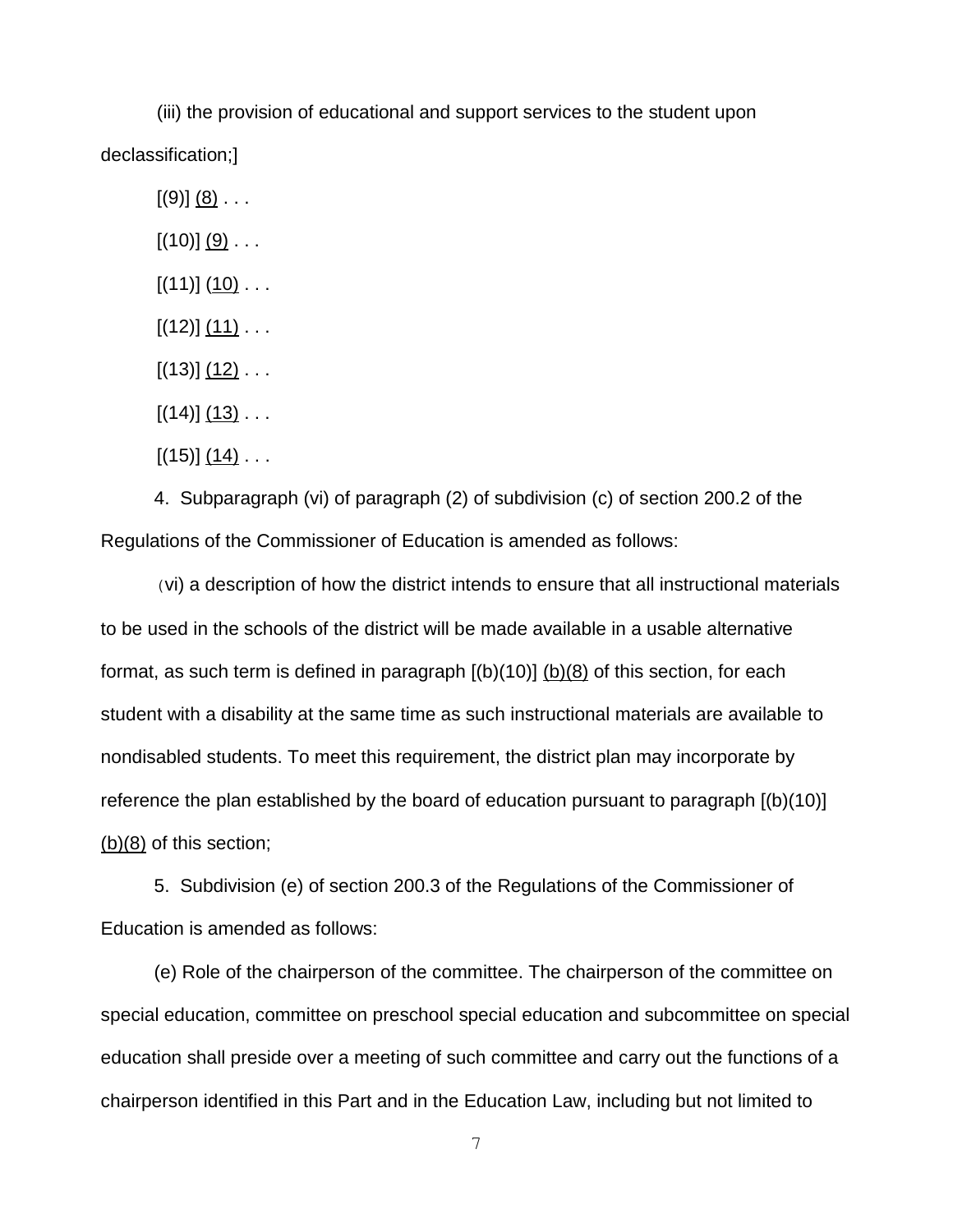sections [200.2(b)(11)(iii)] 200.2(b)(10)(iii), 200.4(a), 200.5(b)(1)(i)(c) and, as appropriate, 200.16(b)(1) of this Part, and sections 4401-a, 4402(7)(c) and, as appropriate, 4410(3) of the Education Law.

6. Subparagraph (i) of paragraph (3) of subdivision (e) of section 200.4 of the Regulations of the Commissioner of Education is amended as follows:

(i) ensuring that each regular education teacher, special education teacher, related service provider, and/or other service provider, as defined in section [200.2(b)(11)(i)(a)] 200.2(b)(10)(i)(a) of this Part, who is responsible for the implementation of a student's IEP, is provided a paper or electronic copy of the IEP prior to the implementation of such IEP or shall be able to access such student's IEP electronically. If the board of education or board of trustees adopts a policy that the student's IEP is to be accessed electronically, then such policy shall also ensure that the individuals responsible for the implementation of a student's IEP shall be notified and trained on how to access such IEPs electronically;

7. Subdivision (i) of section 200.4 of the Regulations of the Commissioner of Education is repealed and a new subdivision (i) is added as follows:

(i) *Referrals to State adult service agencies for certain students with disabilities who have reached the age of 18.* (1) Pursuant to Education Law section 4402(1)(b)(5) and (7), the committee on special education or, in the case of a State-operated school, the multidisciplinary team shall, with parental consent or consent of a student 18 years of age or older, notify and invite a representative of the Office of Mental Health, Office for People With Developmental Disabilities, or the State Education Department, as appropriate, to participate in the committee on special education meeting for the development of a recommendation for adult services pursuant to section 7.37 or 13.37 of the Mental Hygiene Law; section 398c of the Social Services Law or section 4403 of the Education Law, not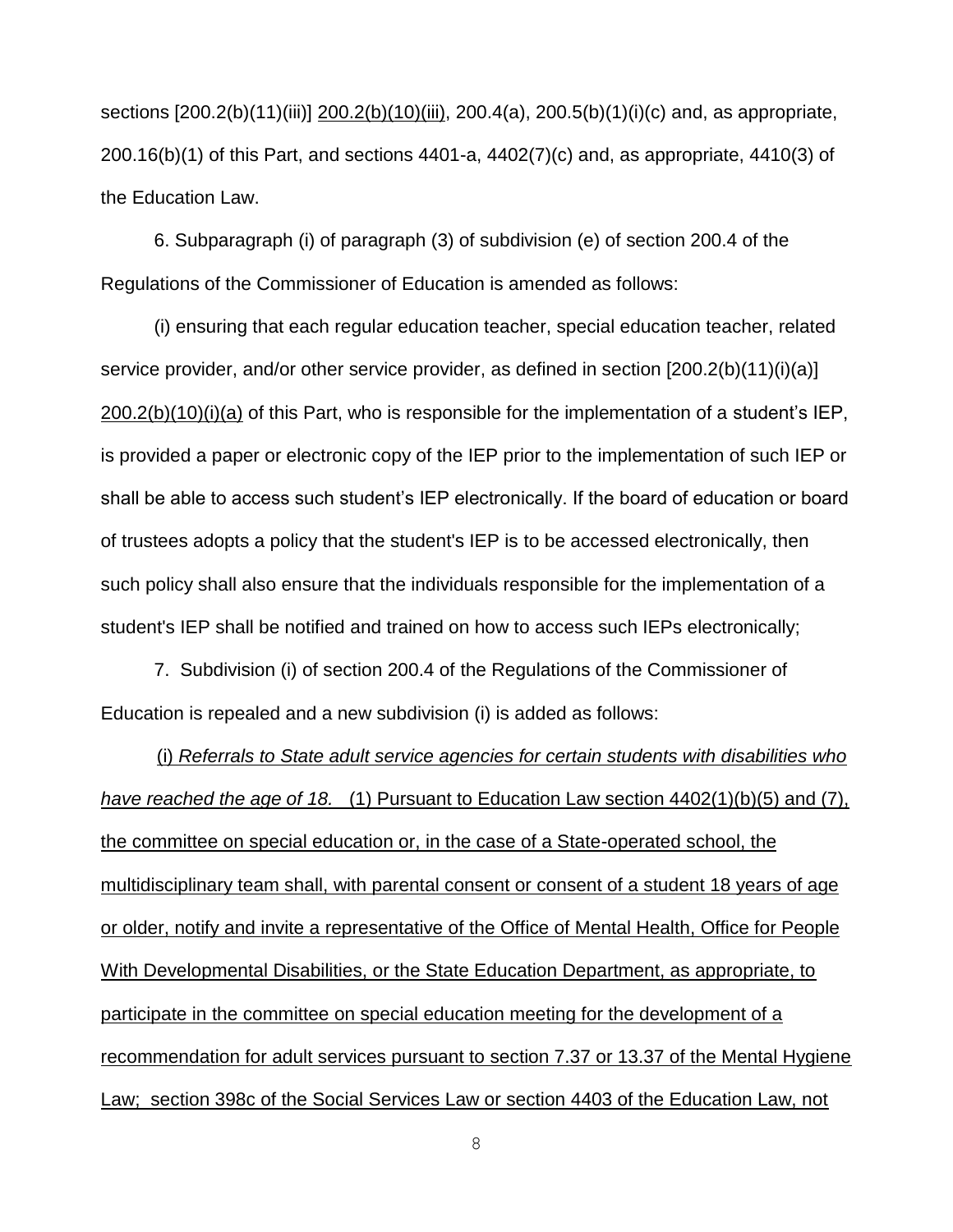later than the annual review prior to the eighteenth birthday of a student with a disability who is placed by the committee or multidisciplinary team in:

(a) a residential program; or

(b) a day program, when the committee or multidisciplinary team has determined that the student is likely to require adult residential services.

(2) The committee on special education or multidisciplinary team shall give the parent or guardian of the student, or a student 18 years of age or older, the opportunity to consent in writing to the release of relevant information to such other public agency or agencies, upon request of such agency or agencies, for purposes of determining appropriateness of an adult program for such student.

(a) For the purposes of this paragraph "relevant information" shall be defined as that information in the possession of and used by the committee on special education or the multidisciplinary team to ascertain the physical, mental, emotional and cultural-educational factors which contribute to the student's disability, including but not limited to:

(i) results of physical and psychological examinations performed by private and school district physicians and psychologists;

(ii) relevant information presented by the parent, guardian and teacher;

(iii) school data which bear on the student's progress including the student's most recent individualized education program;

(iv) results of the most recent examinations and evaluations performed pursuant to section 200.4 of this Part; and

(v) results of other suitable evaluations and examinations possessed by the committee on special education or multidisciplinary team.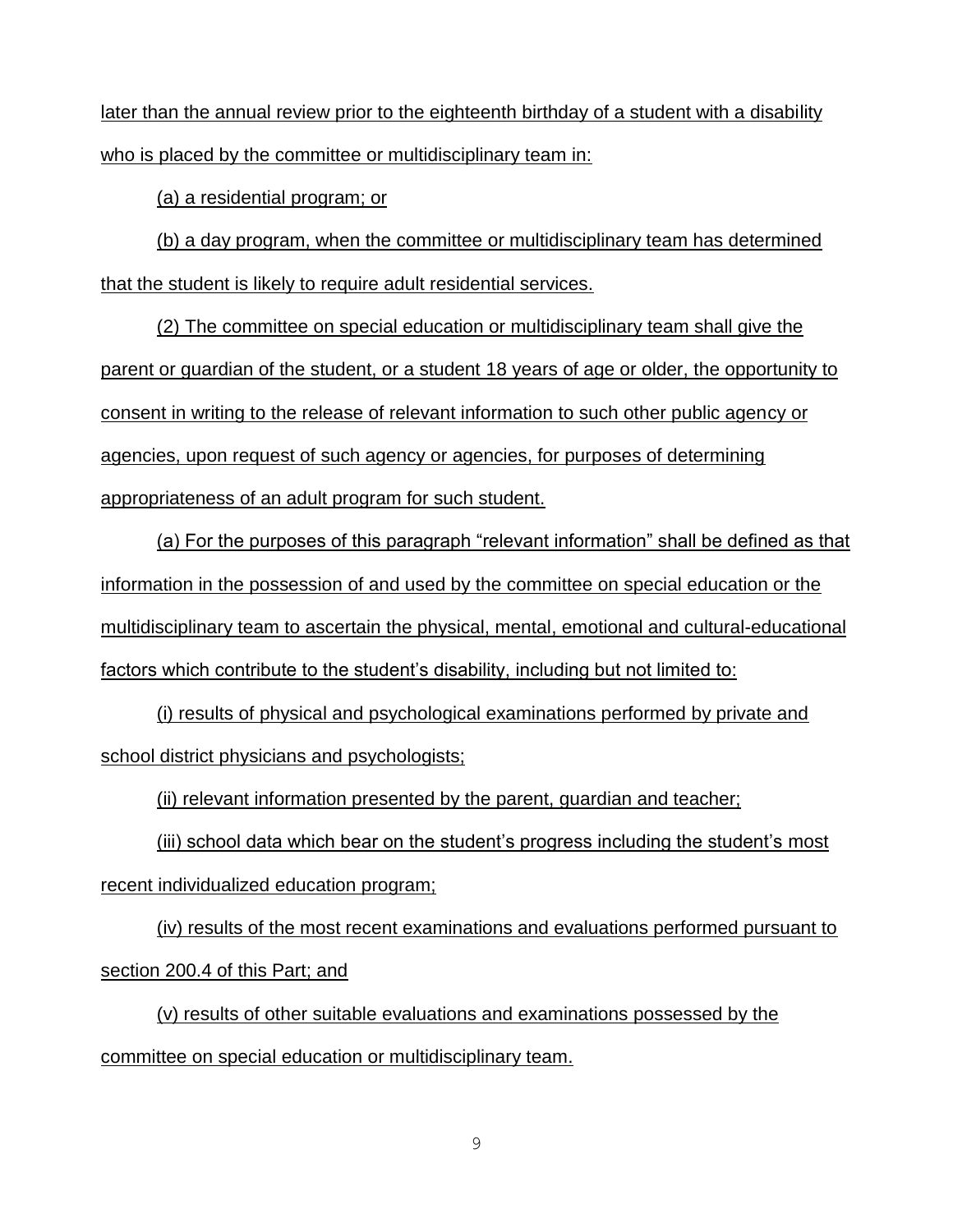Nothing is in this subparagraph shall be construed to require any committee on special education or multidisciplinary team to perform any examination or evaluation not otherwise required by law or regulation.

(b) Upon consent obtained pursuant to this paragraph, the committee on special education or multidisciplinary team shall forward the student's name and other relevant information in a report to the appropriate public agency as determined by the committee on special education or multidisciplinary team, based upon the student's disability and physical, mental, emotional and social needs.

(c) The committee on special education or multidisciplinary team shall forward additional and updated relevant information to the appropriate public agency upon the request for such information by such agency, with the consent of the student's parent, or the student, if such student is 18 years or older.

(3) When the committee on special education or multidisciplinary team is notified by the public agency which received the report that such state agency is not responsible for determining and recommending adult services for the student, the committee on special education or multidisciplinary team shall forward the report to another public agency; or, if the committee on special education or multidisciplinary team determines that there exists a dispute as to which state agency has the responsibility for determining and recommending adult services, the committee on special education or multidisciplinary team may forward the report to the Council on Children and Families for a resolution of the dispute.

8. Paragraph (6) of subdivision (a) of section 200.5 of the Regulations of the Commissioner of Education is amended as follows:

(6) Other required notifications. A parent of a student with a disability shall also be provided written notification as follows: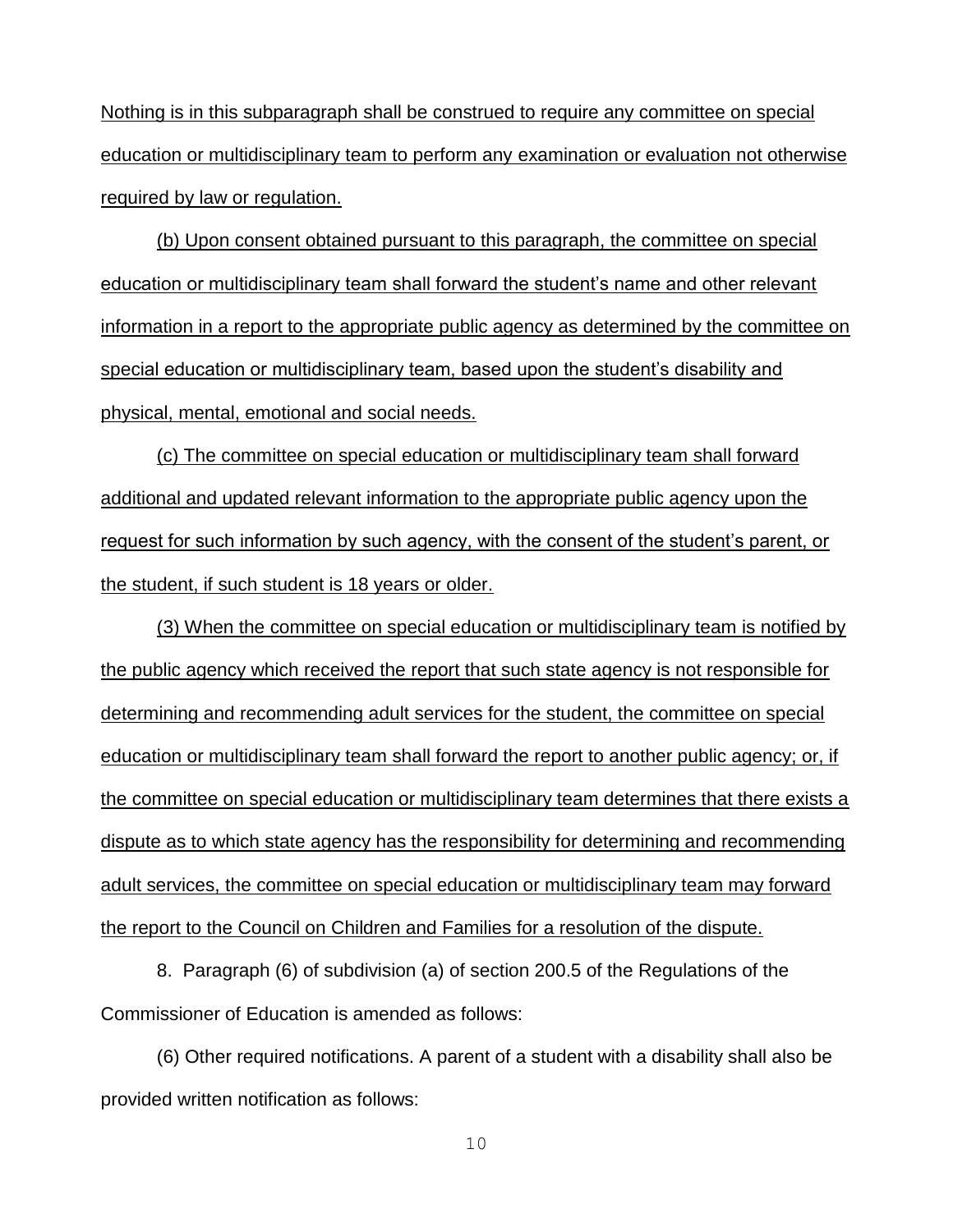$(i)$  . . .

 $(ii)$  . . .

 $[(iii)$  For students described in section 200.4 $(i)(1)$ , notice must be provided to the parent and, beginning at age 18 to the student, in accordance with section 200.4(i)(2) and (3) of this Part.]

 $[(iv)]$  (iii) . . .

 $[(v)]$  (iv) . . .

9. Subparagraph (iii) of paragraph (1) of subdivision (b) of section 200.4 of the Regulations of the Commissioner of Education is amended as follows

(iii) prior to releasing any personally identifiable information as described in subdivision (e) of this section, in accordance with sections 200.2(b)(6) and 200.4(h) and (i) of this Part;

10. Subparagraph (i) of paragraph (3) of subdivision (j) of section 200.5 of the Regulations of the Commissioner of Education is amended as follows:

(i) Except as provided in subparagraph (ii) of this paragraph and paragraph (6) of this subdivision, appointment from the impartial hearing officer list must be made in accordance with the rotational selection process established in section 200.2(e)(1) of this Part and the administrative procedures established by the board of education pursuant to section [200.2(b)(9)] 200.2(b)(8) of this Part.

 $(a) \ldots$ 

 $(b)$  . . .

 $(c)$  . . .

9. Paragraph (1) of subdivision (f) of Section 200.15 is amended as follows:

(f) Procedures for the protection of students. All residential schools subject to this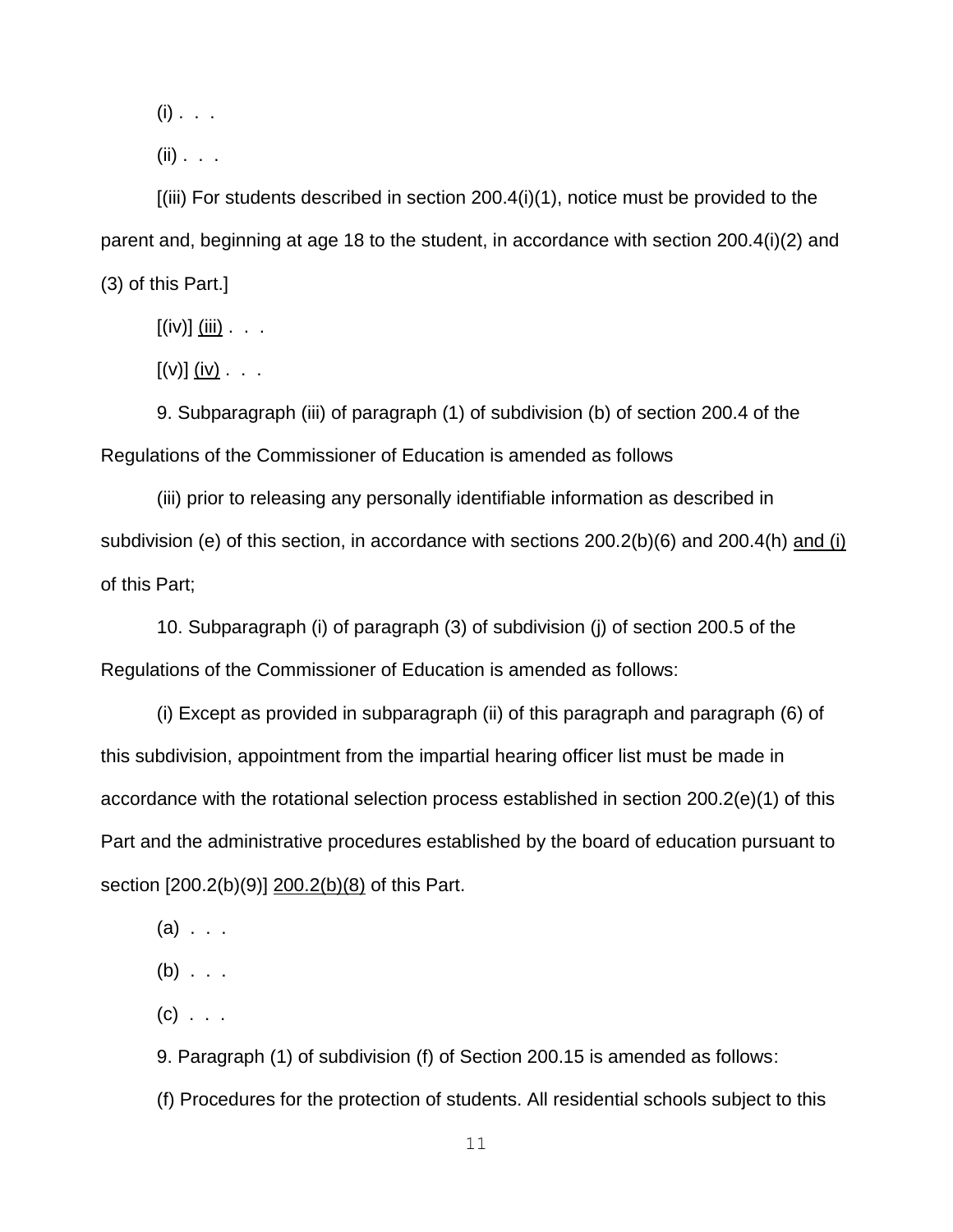section shall develop written procedures for the protection of students from abuse, neglect and significant incidents. Such procedures shall include, but need not be limited to, the following:

(1) *Duty to report reportable incidents to the Vulnerable Persons' Central Register.*

 $(i)$  …

 $(ii)$ …

10. Subdivision (g) is amended of section 200.15 as follows:

(g) Out-of-State residential schools. In addition to the provisions of subdivisions (c)(1)(i) through (vii), (d), (e), (f)(1)(ii), (f)(2), (f)(3)(i)-(ii), (f)(4)(i) and (iii), (h), (i)(1), (j), (l)(1)and (m) of this section, out-of-State residential schools shall comply with following requirements:

- $(1)$  ...
- $(2)$  ...
- $(3)$  ...
- $(4)$  …

11. A new subdivision (n) of section 200.15 is added as follows:

(n) *Duty to report crimes to law enforcement*. All in-State residential schools subject to this section shall have policies and procedures in place to identify and report possible crimes against a student by a custodian to local law enforcement officials.

12. Subdivision (c) of Section 200.16 is amended as follows:

(c) *Individual evaluation and reevaluation*. (1) Upon the consent and selection by the parent of an approved program with a multidisciplinary evaluation component to conduct an individual evaluation, as defined in section 200.1(aa) of this Part, the board shall arrange for such evaluation by the [service provider] approved evaluator, as defined